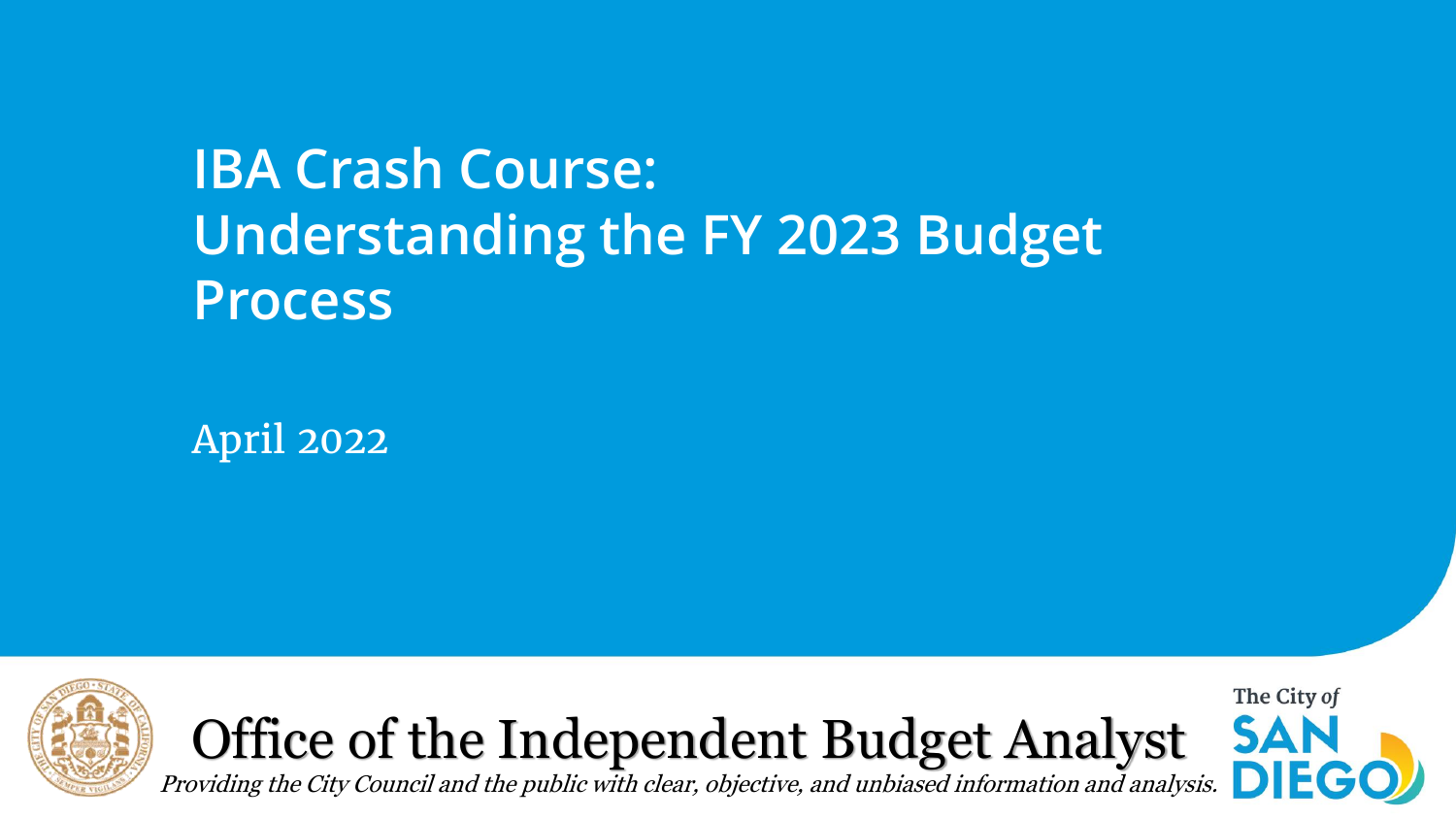# Understanding the FY 2023 Budget Process

#### **Presentation Overview**

- Background on the Independent Budget Analyst's Office
- Roles and Authorities in the Budget Process
- Budget Process and Information
- Public Involvement and Resources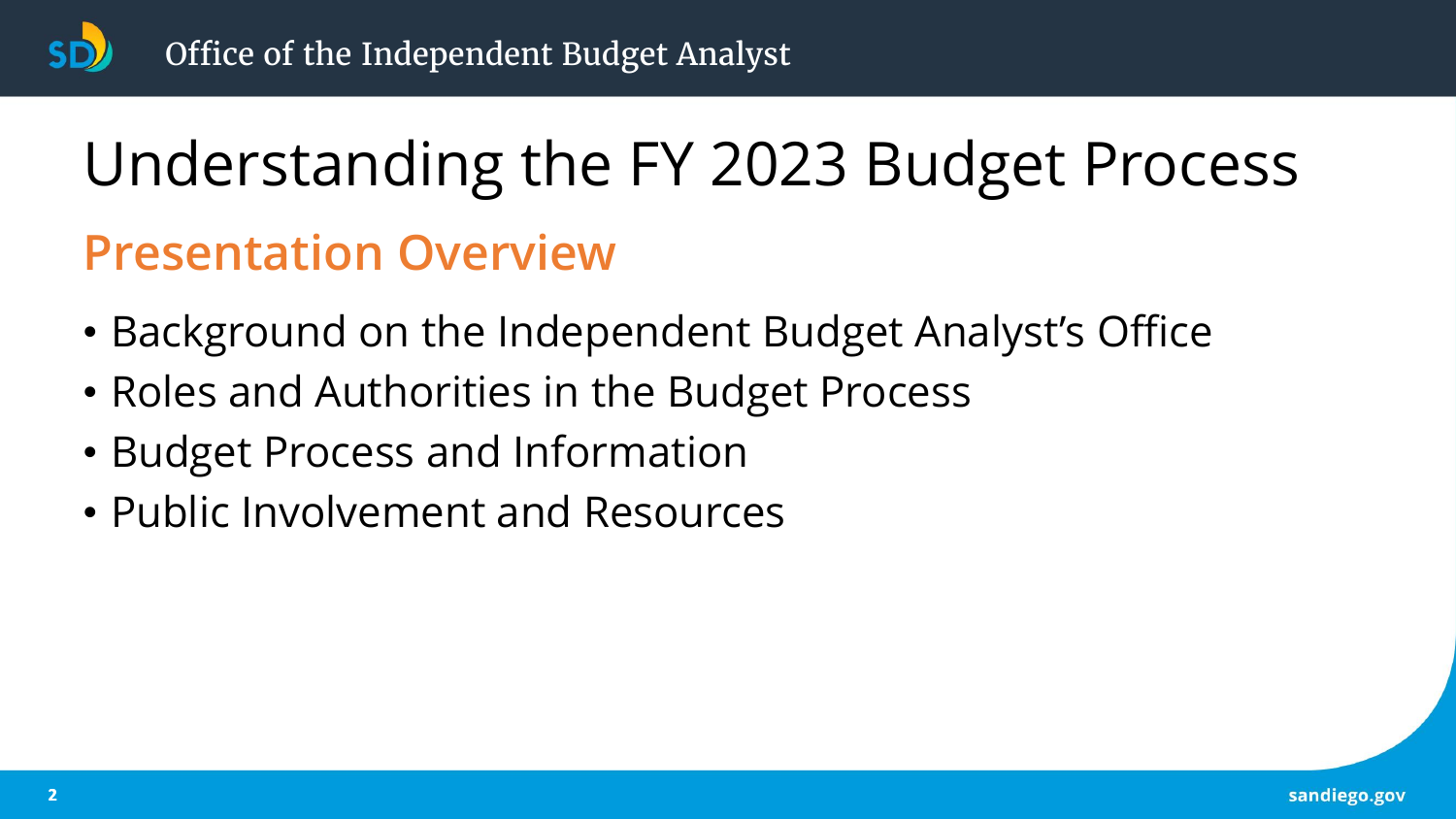# Why is the City's Budget Important?

**The Budget reflects City policies and community priorities, and allocates available funds for City programs and services**

- Public Safety
- Infrastructure
- Parks and Recreation
- Libraries
- Climate Action Plan
- Code Enforcement
- Arts & Culture
- Homeless Services
- Economic Development
- Environmental Services

The Budget is a statement of - and plan to address - City Priorities

3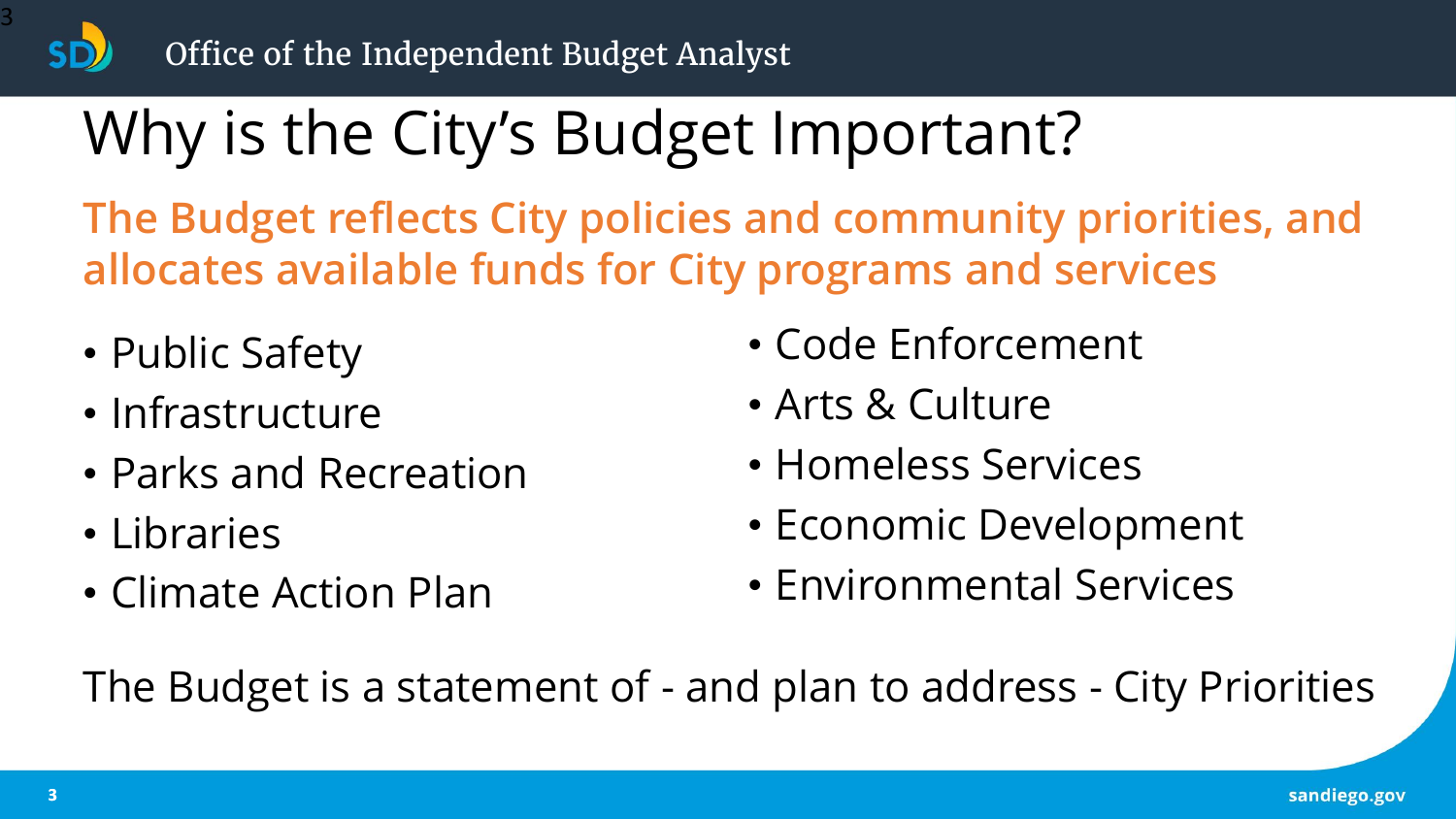

# Background on the Office of the Independent Budget Analyst (IBA)

sandiego.gov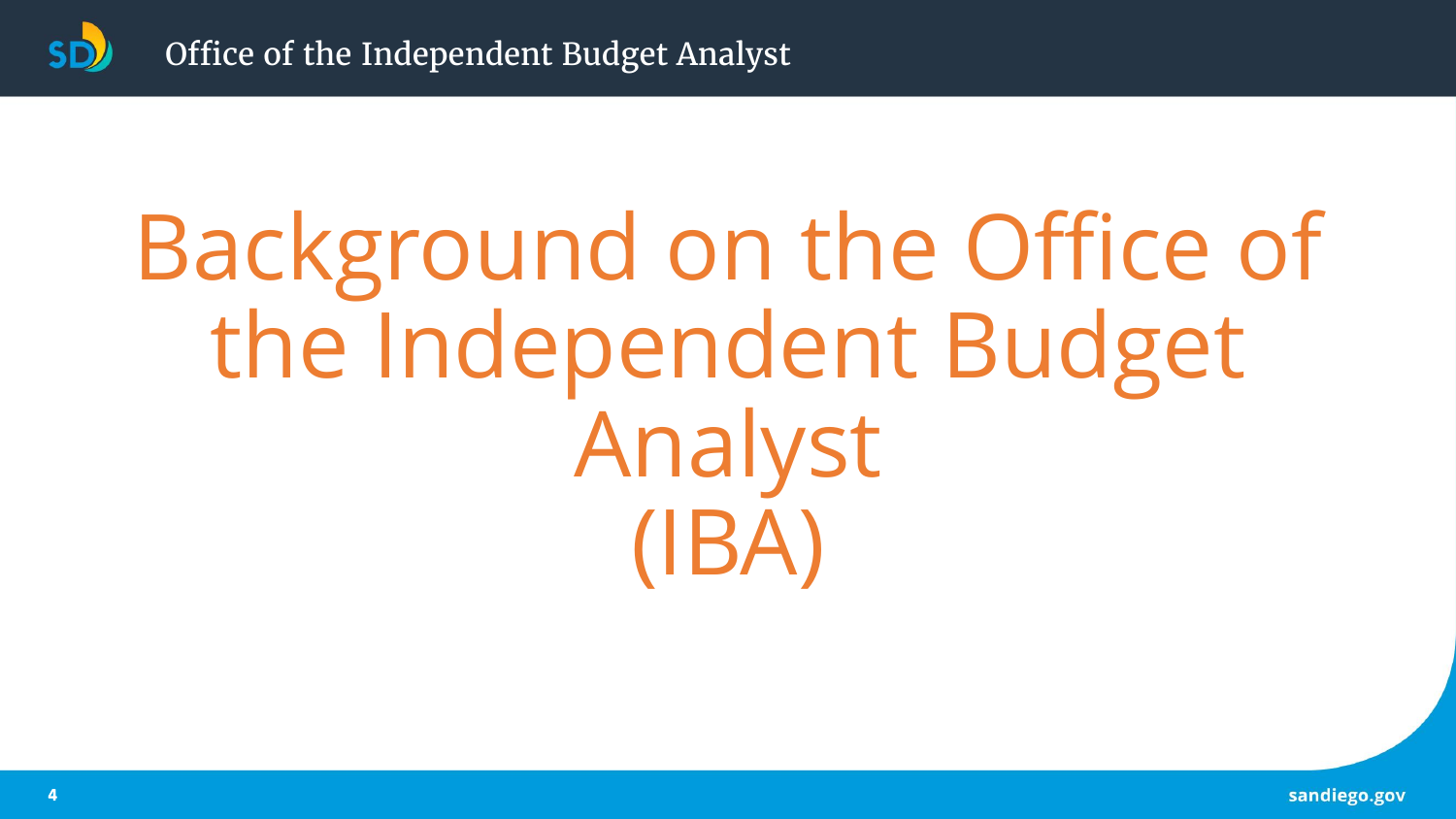What is the Independent Budget Analyst? **The Independent Budget Analyst (IBA) reports directly to the City Council, and provides clear, objective, and unbiased information and analysis**

- IBA has *internal* role: reviews all materials, proposals, and budgets coming to Council for a vote, and offers clear analyses of those proposals to inform Councilmember decisions
- IBA has *external* role: provides reports and presentations to public in easily understandable language and free from jargon
	- Educates public as to how it can be involved in major decisions and budget processes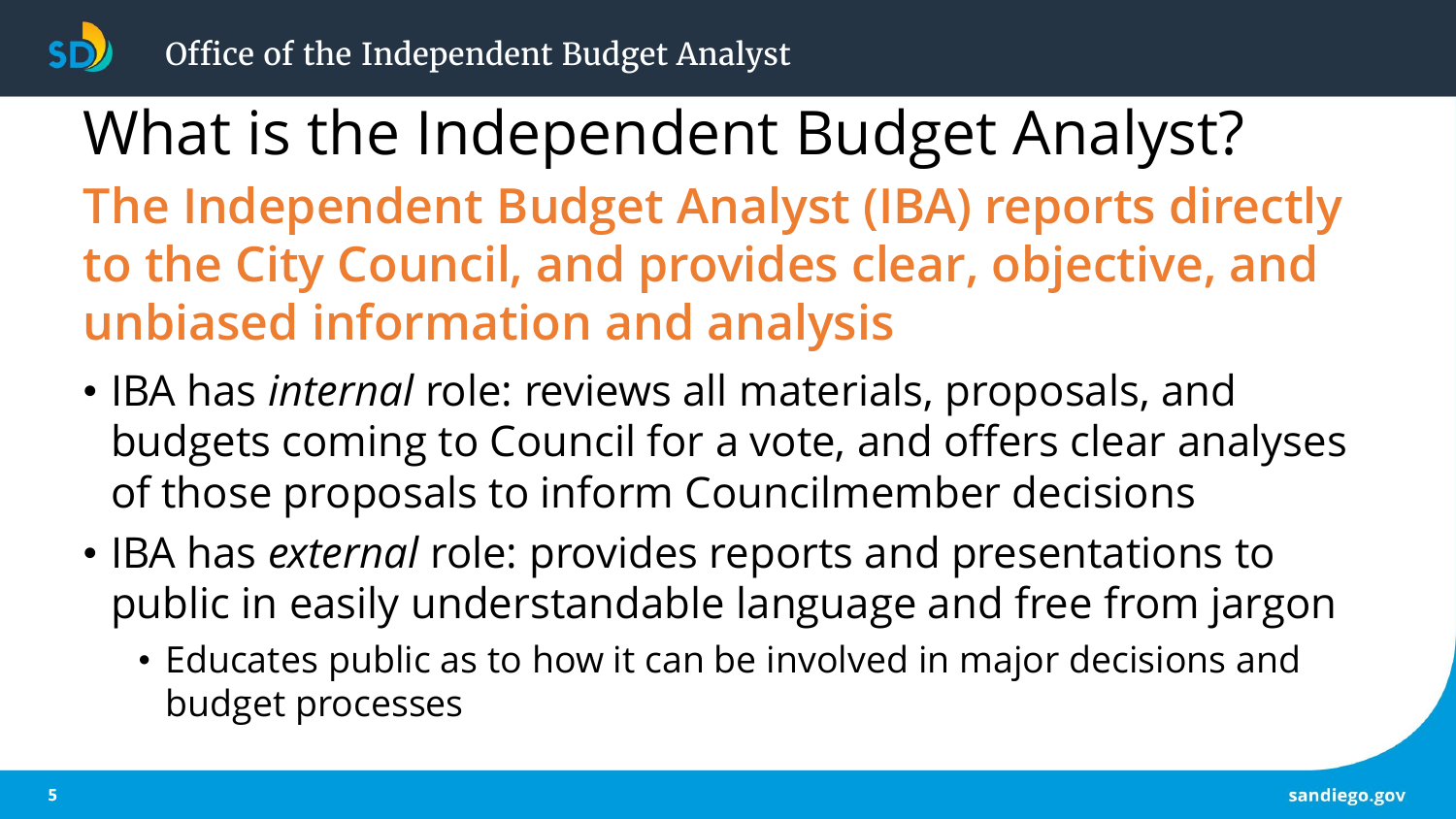## Why was the IBA Created?

**In 2003 serious financial problems led to a citizen initiative to change the structure of San Diego's City government**

- Serious budget shortfalls, irresponsible expenditures
	- Underfunding of pension system while increasing benefits
- Voters approved measure in 2004 to move away from City Manager form of government, and to Strong Mayor/Strong Council form of government
	- Requires election of new Mayor to run the city, instead of city manager reporting to Council
- Council needs unbiased, objective information and advice for effective decision-making
- Public needs objective information to meaningfully participate in budget process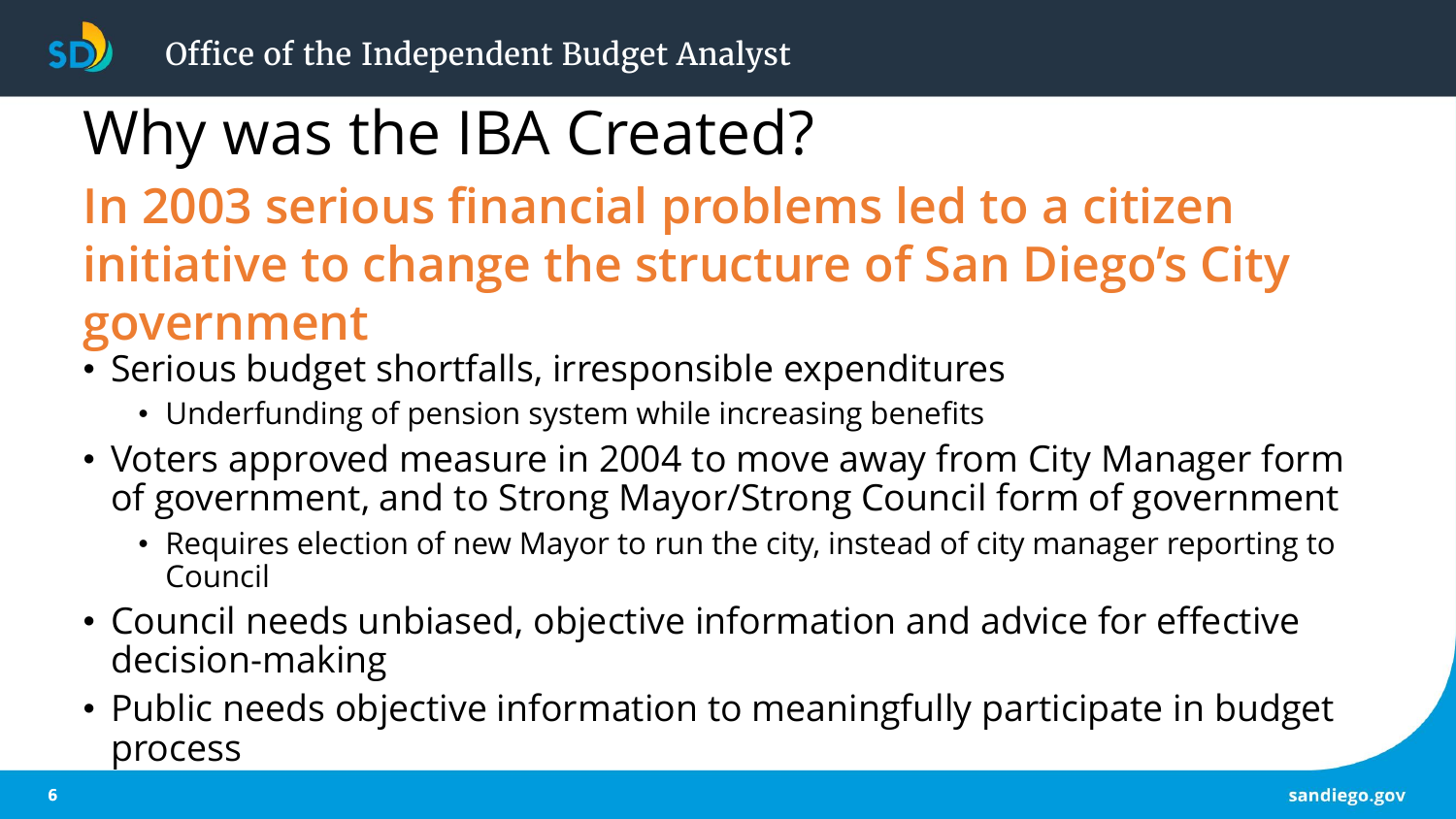

# Roles and Authorities in the Budget Process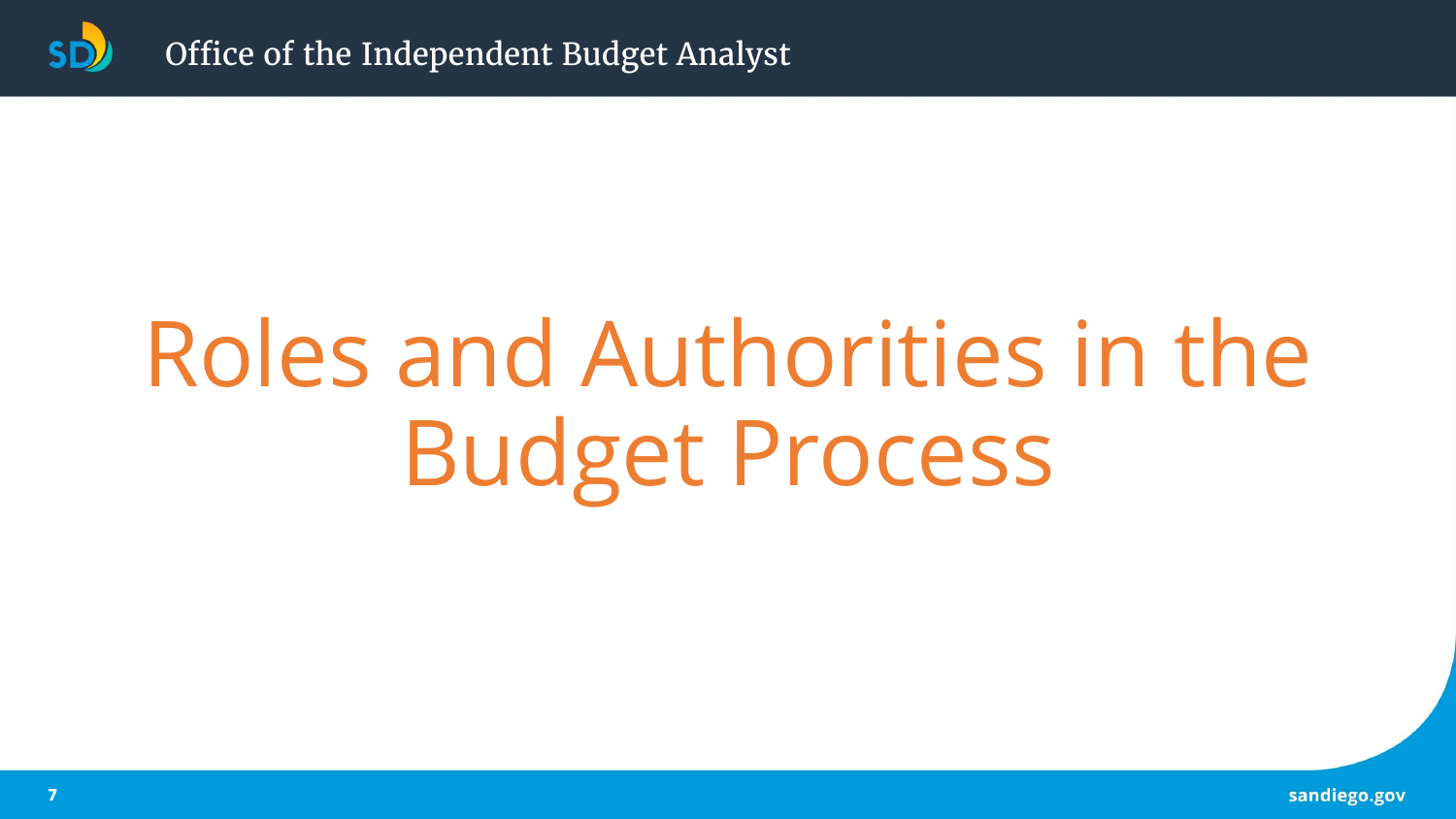## Mayor/Council/IBA Roles and Authorities in the Budget Process

#### • **Mayor**

- Proposes a balanced budget to Council by April 15
- Carries out the City's goals and services reflected in the Council-approved budget
- Has sole authority to propose budget changes during the fiscal year after Proposed Budget is approved

#### • **Council**

- May change the Mayor's Proposed Budget as long as the budget remains balanced
- Reviews, approves, and amends the Proposed Budget on or before June 15
- Has final budget authority (i.e., approves recommended changes from the Mayor)

#### • **IBA**

- Analyzes the Mayor's financial reports, including the Proposed Budget
- Supports Council and Committee budget hearings, participates in Budget Town Halls
- Develops final budget recommendations for Council consideration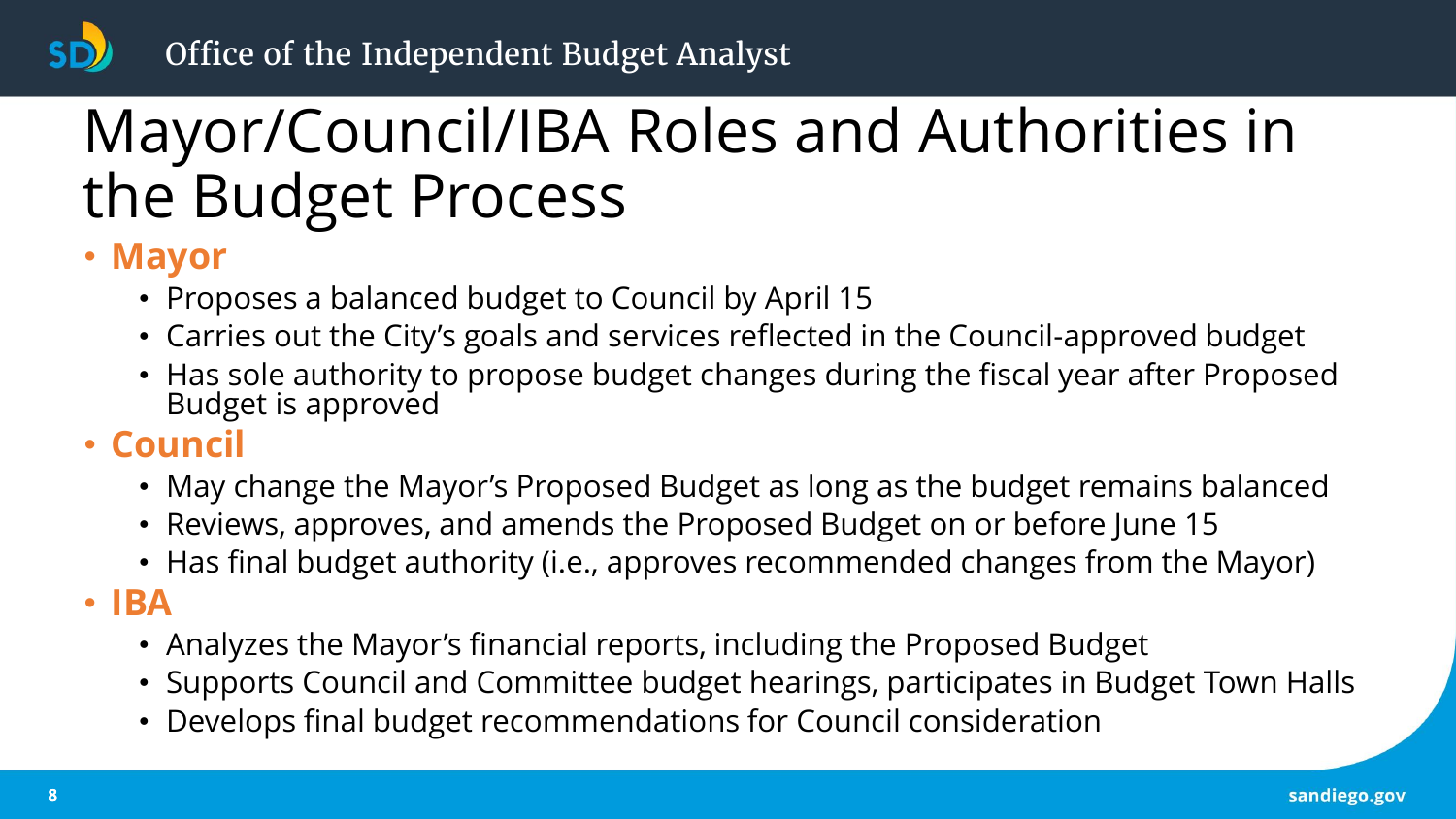

# Overview of the Operating Budget Process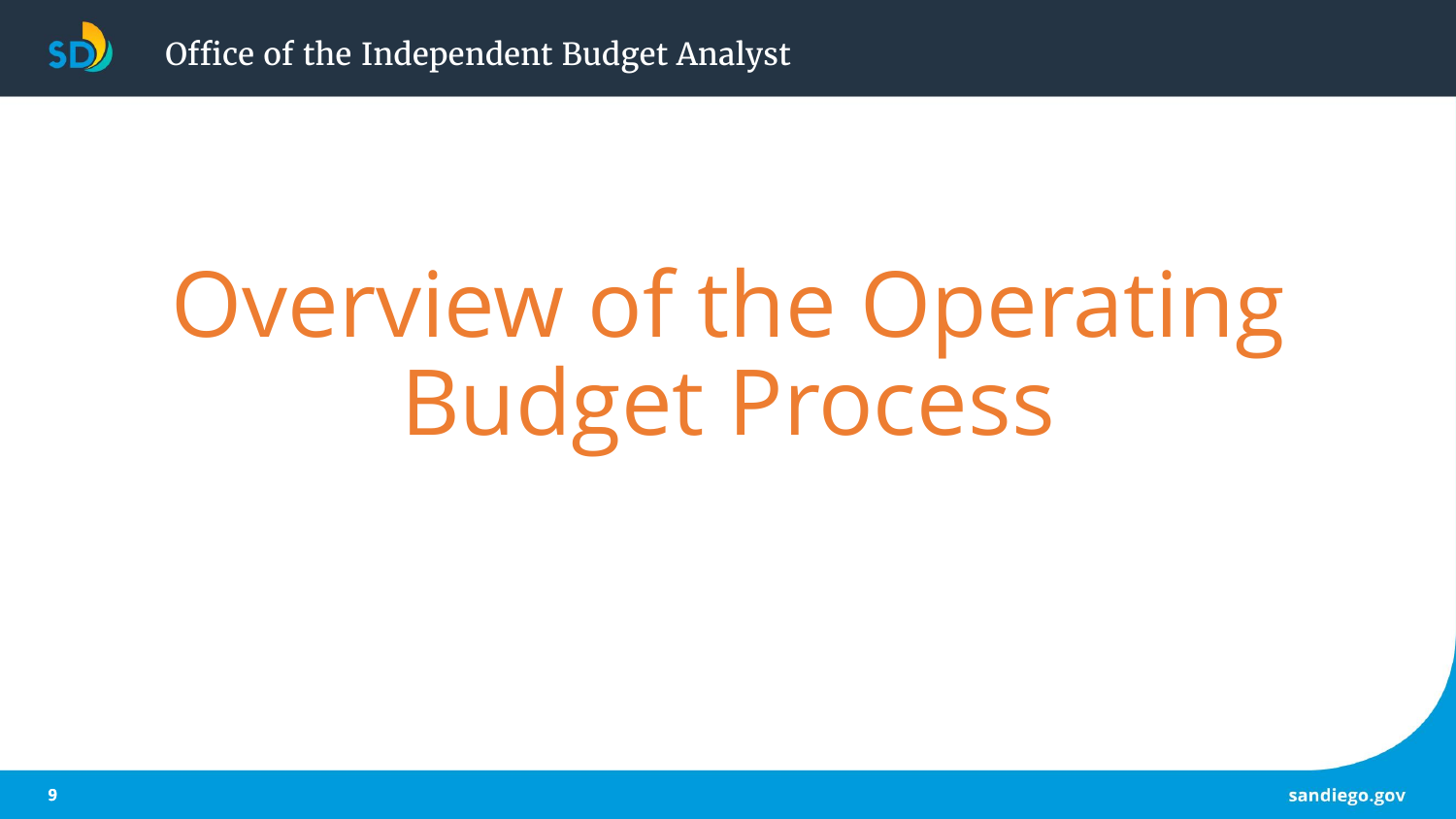### **FY 2022 Budget Development Timeline**



sandiego.gov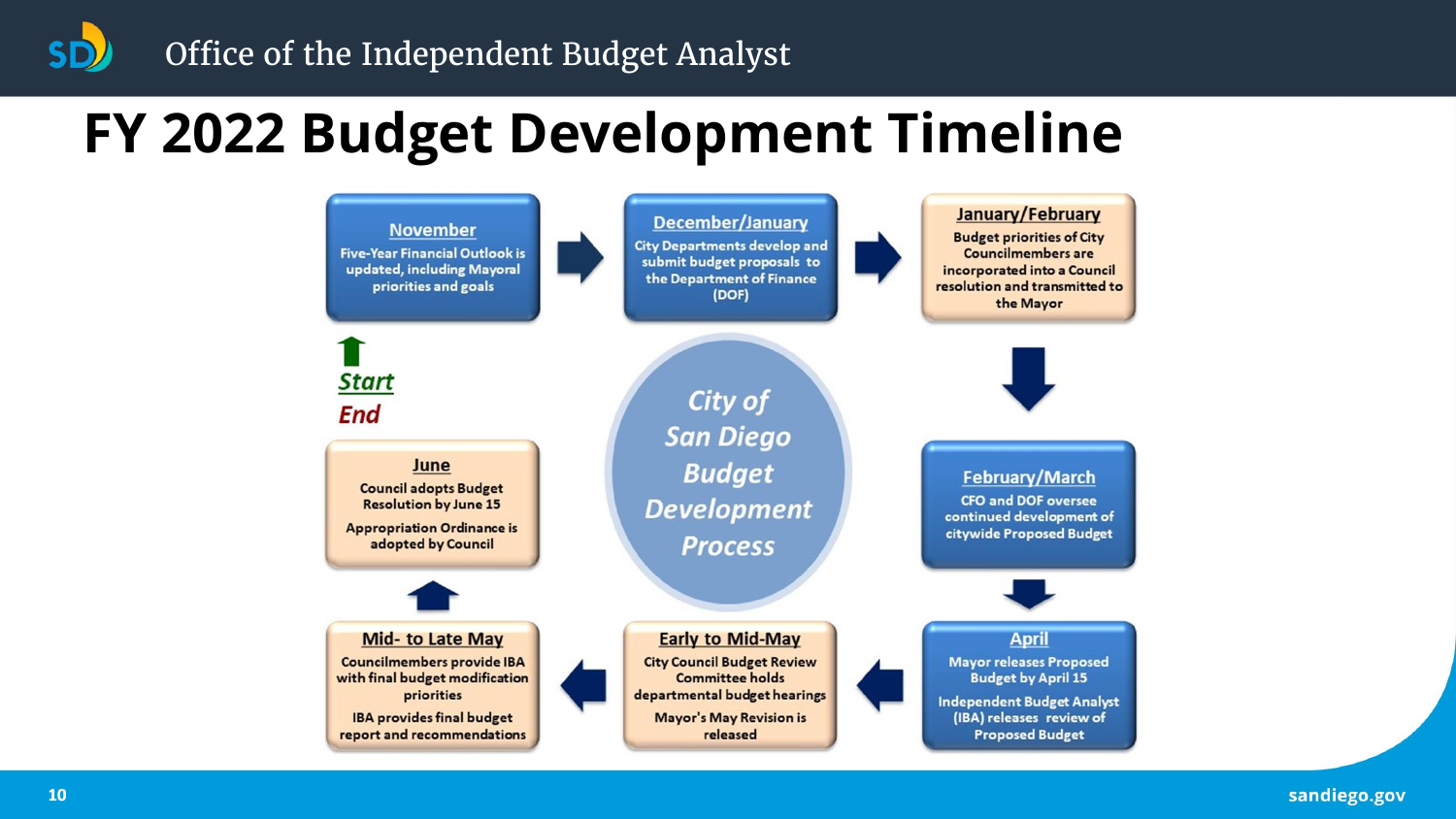### **FY 2022 Budget Overview**

#### **Total City Budget**

• While the City's total FY 2022 Budget is \$4.6 billion, the area where the City has *most discretion to fund operations* is in the General Fund

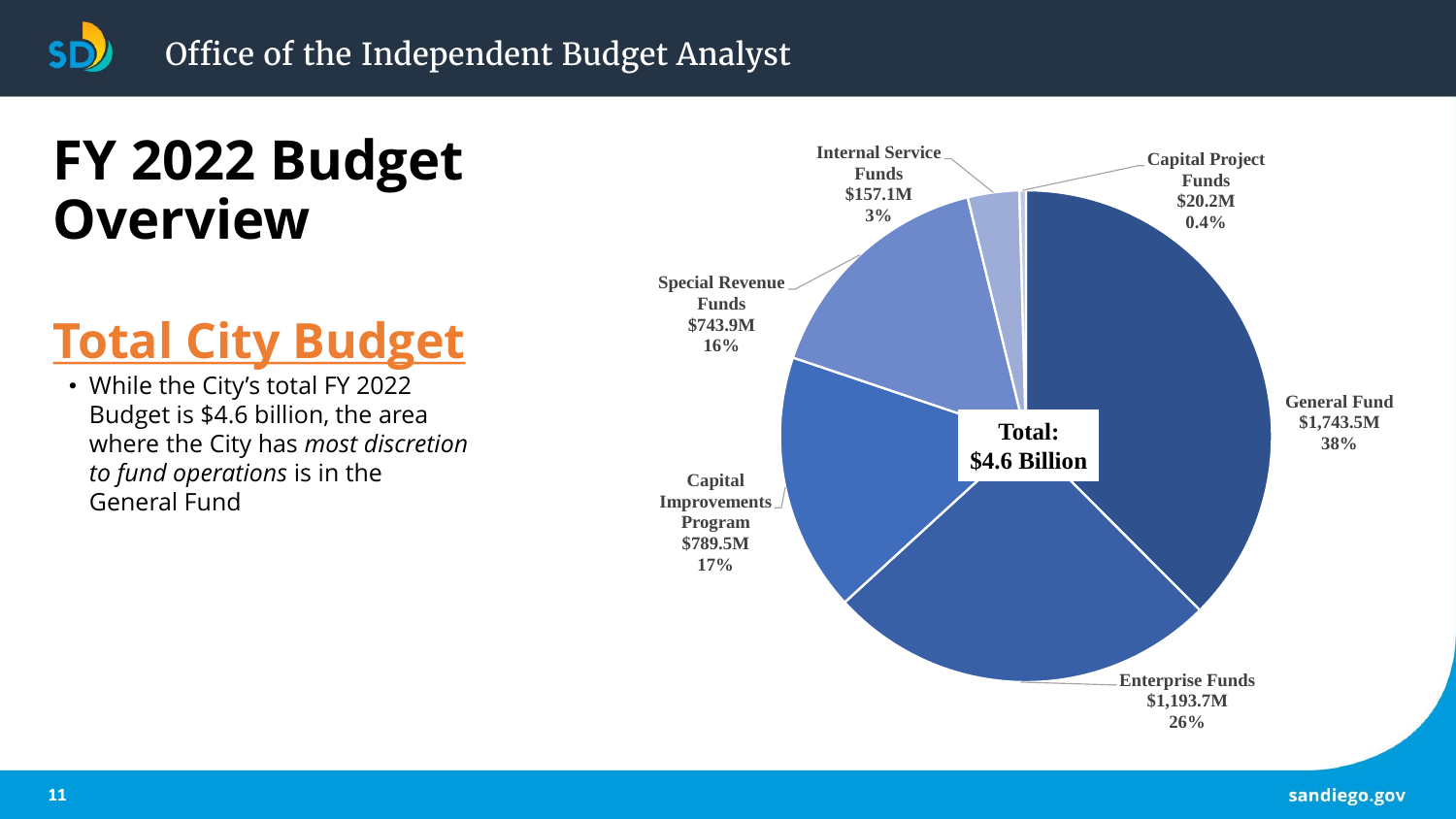#### **FY 2022 Budget Overview** *cont.* **General Fund**

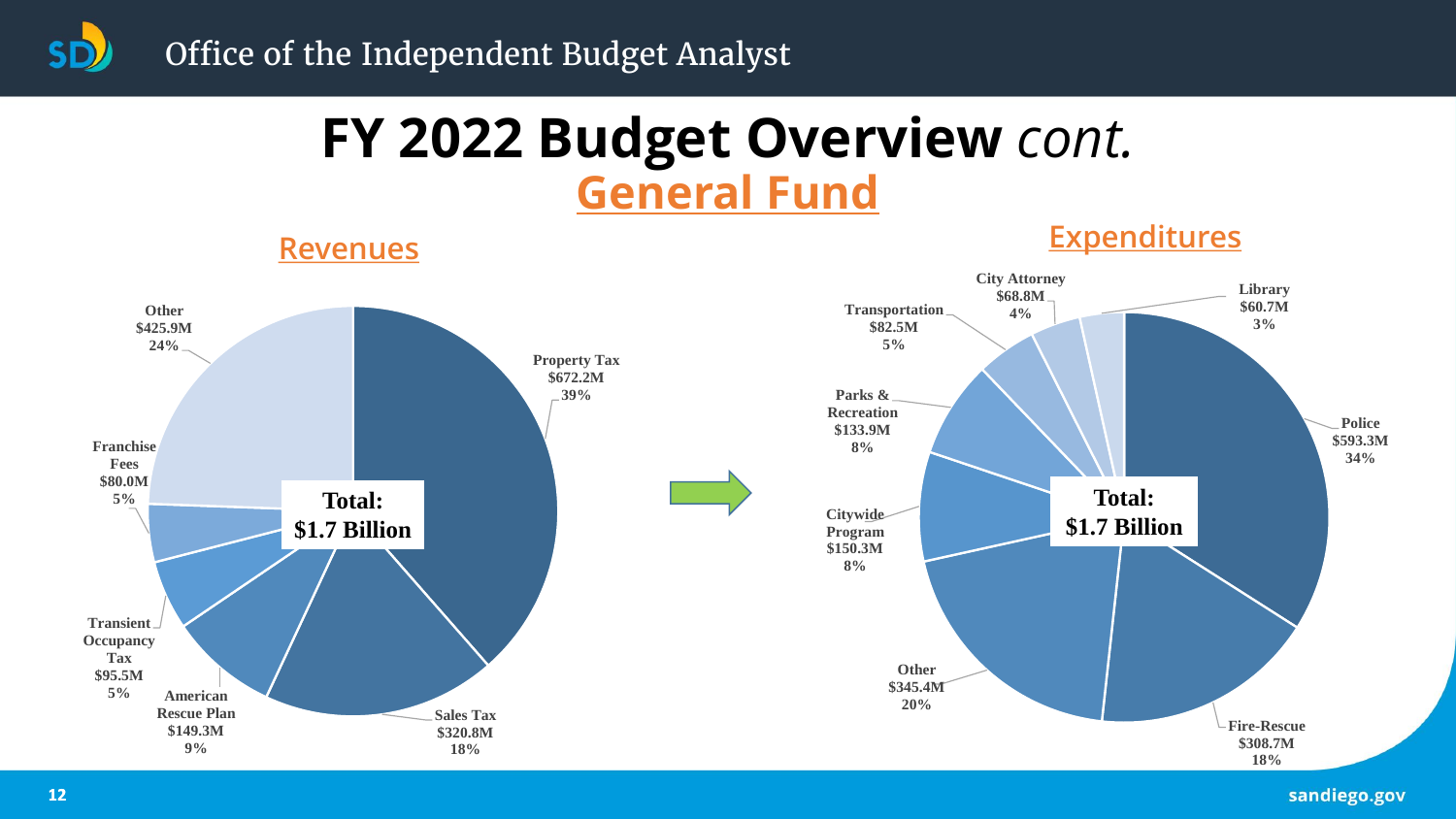### FY 2023 Priorities Receiving Majority Support

#### **Operating Budget Priorities**

| <b>Environment and Climate</b><br>Action                 |           | <b>Office of Labor Standards</b><br>Enforcement        |
|----------------------------------------------------------|-----------|--------------------------------------------------------|
| <b>Public Safety</b>                                     | $\bullet$ | <b>Public Banking Feasibility</b><br>Study             |
| <b>Neighborhood Services</b>                             |           | <b>Technical Support for IBA</b>                       |
| <b>Human Capital and</b><br><b>Employee Compensation</b> |           | Office of Race and Equity                              |
| Homelessness and<br><b>Housing</b>                       |           | <b>Commission on Police</b><br><b>Practices</b>        |
| <b>Provict Provices</b>                                  |           | Digital equity                                         |
| Accessibility                                            | $\bullet$ | <b>Small Business and Non-</b><br><b>Profit Relief</b> |
| <b>Arts and Culture</b>                                  |           |                                                        |

#### **Infrastructure Budget Priorities**

- Transportation and Mobility Safety
- Streets
- **Sidewalks**
- **Stormwater**
- **Facilities**
- Americans with Disabilities Act (ADA)

#### **Resource and Mitigation Priority**

Use of Excess Equity

Programs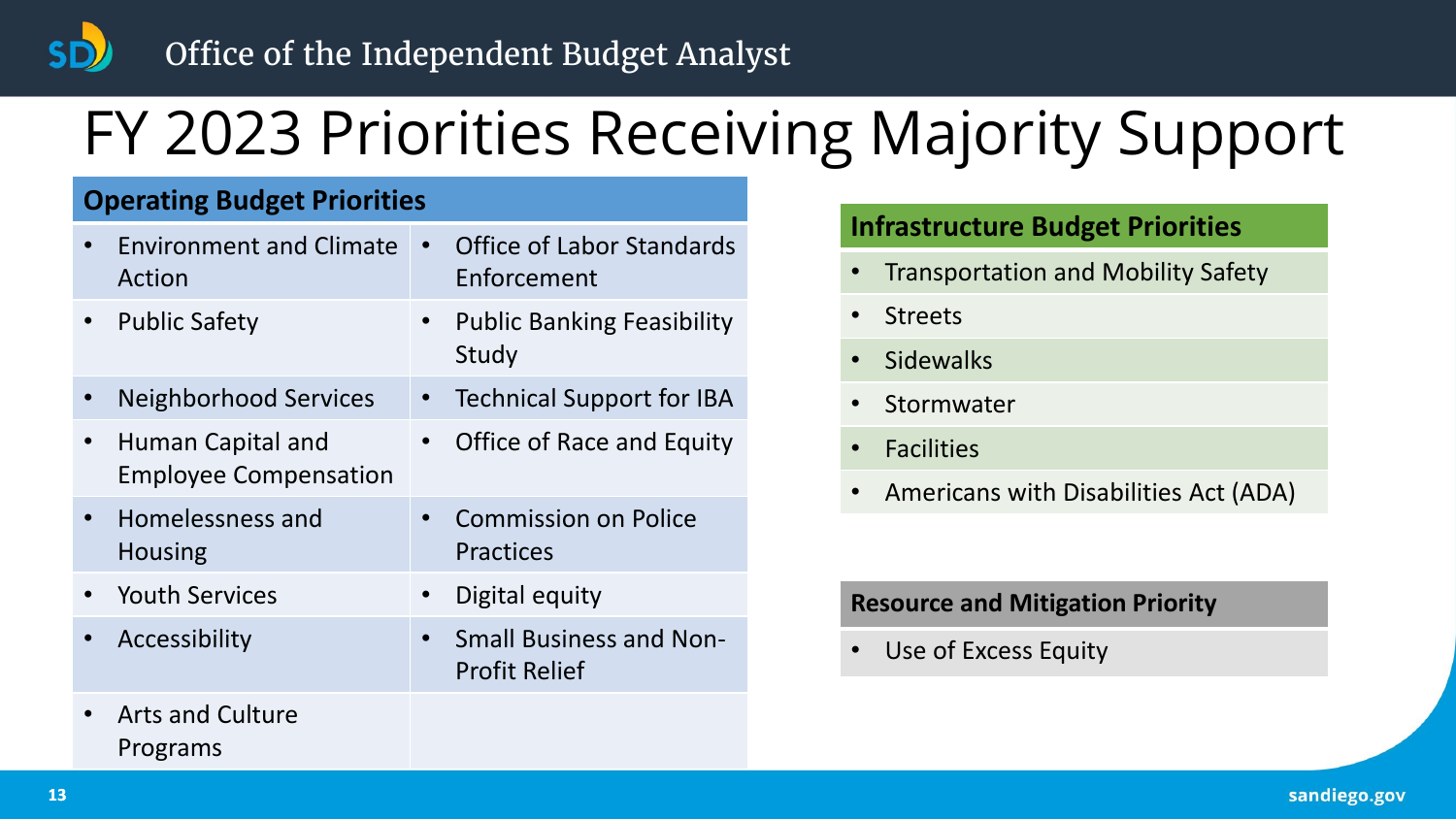

# Get Involved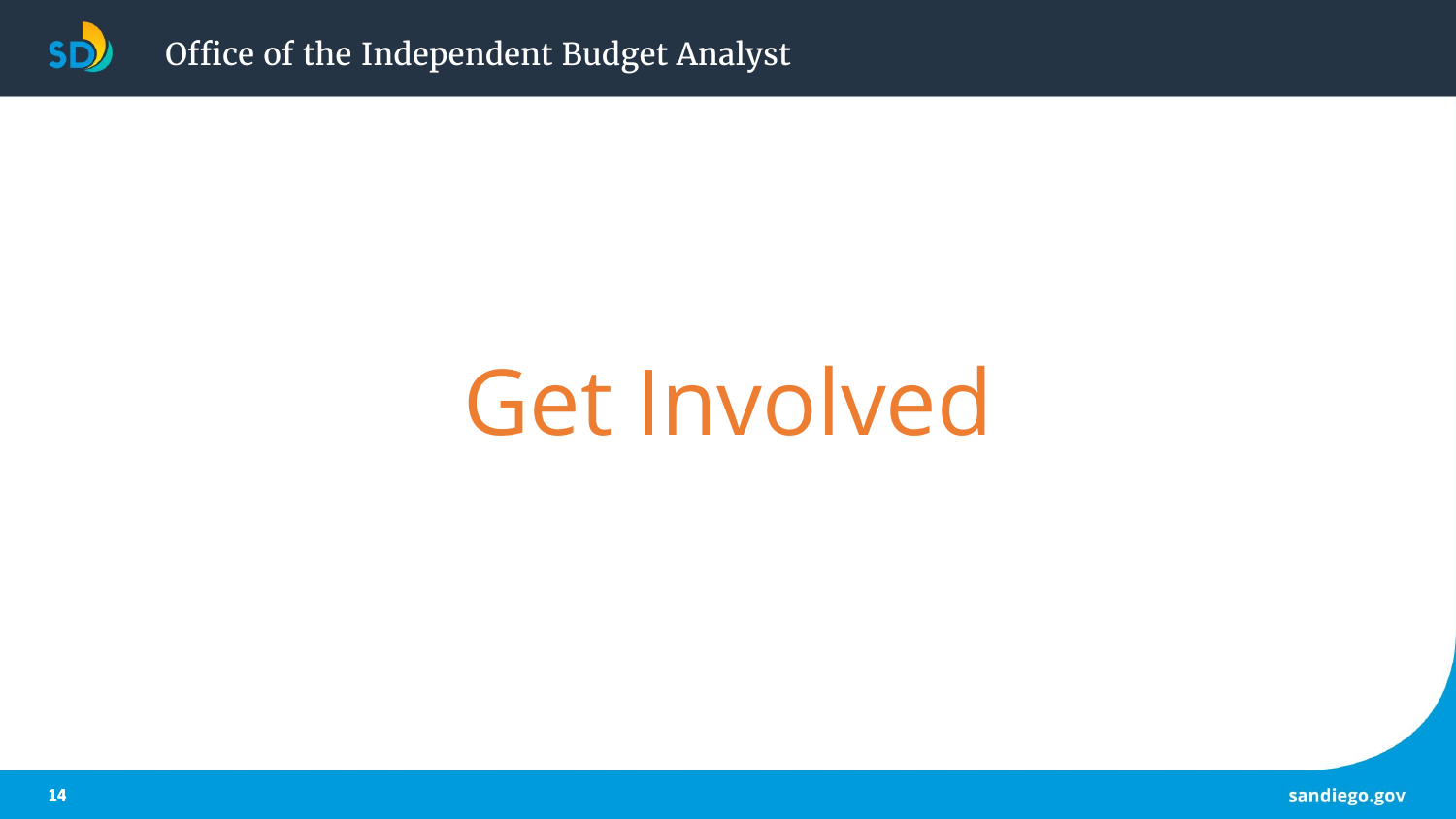# Opportunities for Public Input

- **Contact the Mayor** and/or his staff during the development of Mayor's Proposed Budget (November-April)
- **Contact Councilmembers** at any point in the year, but especially:
	- September: when they identify capital project priorities prior to the Mayor's request for Councilmember CIP input
	- November: during Council's review of the Mayor's Five-Year Outlook
	- January: as Councilmembers develop their budget priority memos for the **Mayor**
- **Participate in public outreach process for CIP Projects** done every other year through your Community Planning Group (August/September)
- **Report needs**  Get It Done App, Department staff
- **Get involved** year-round in community planning, recreation committees, and other groups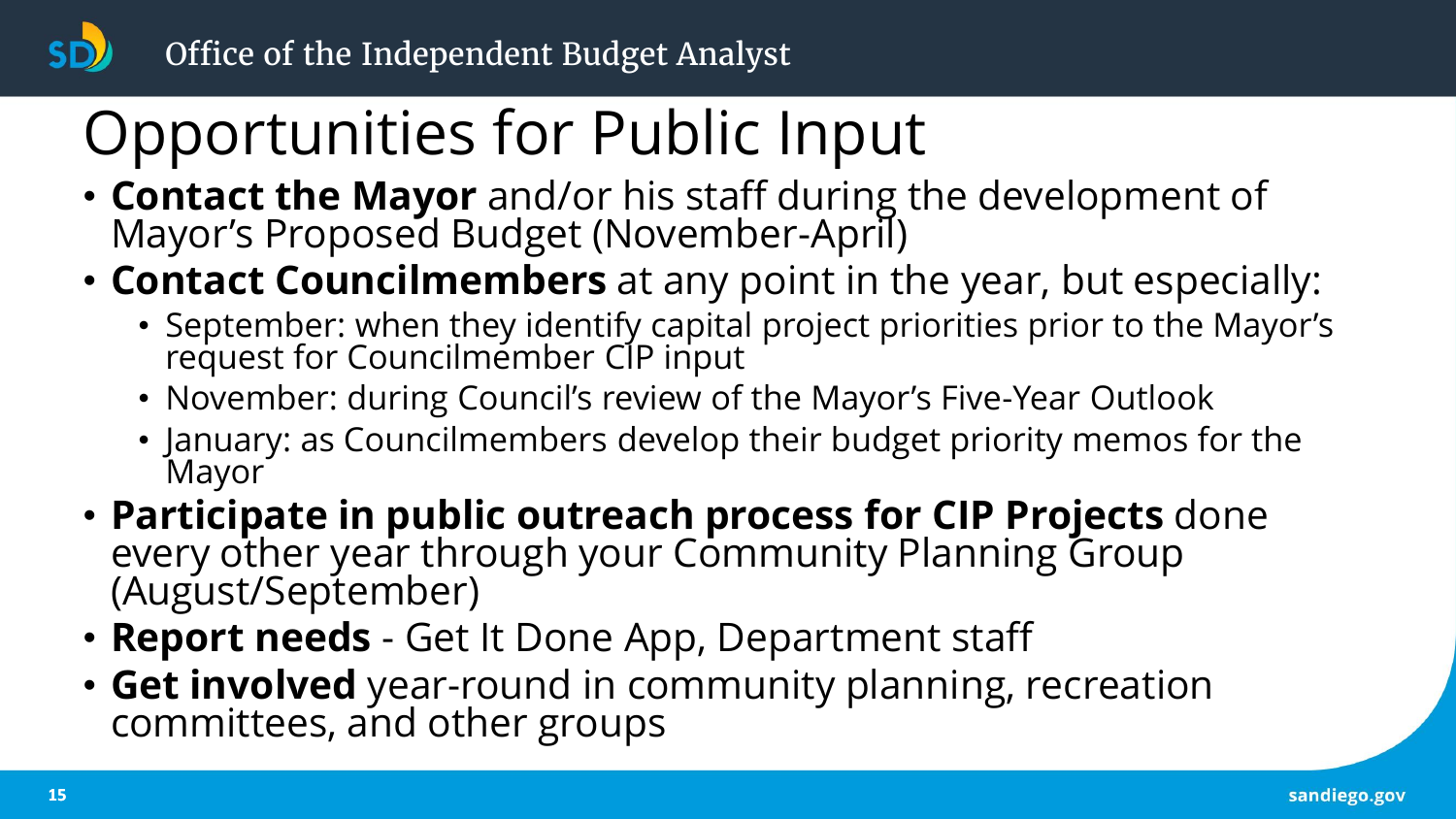### Opportunities for Public Input *cont.*

- May:
	- Participate in Budget Review Committee hearings May 4<sup>th</sup>-10<sup>th</sup>; and evening City Council meetings May 4th and 16th
	- Attend Council District Town Halls or budget discussions
	- Contact Councilmembers prior to them sending their final budget priority memoranda to the IBA on April 29th
- June 13th: When City Council makes final budget decisions
- Throughout the year:
	- Review Mayoral or IBA budget reports released
	- Contact the IBA with any questions